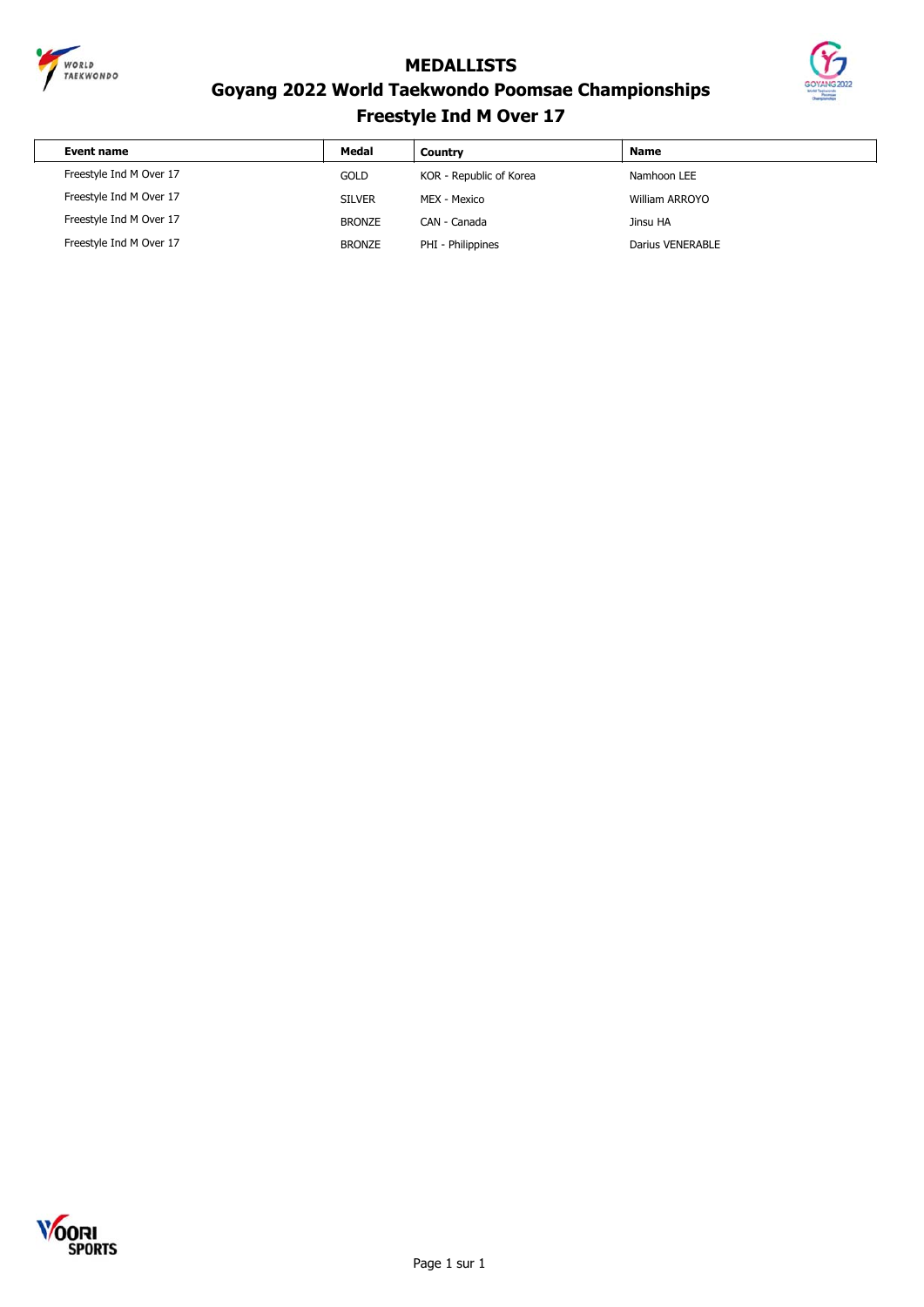



#### **Goyang 2022 World Taekwondo Poomsae Championships Freestyle Mixed Team Under 17**

| Event name                    | Medal         | Country                        | Name                                                                                                         |
|-------------------------------|---------------|--------------------------------|--------------------------------------------------------------------------------------------------------------|
| Freestyle Mixed Team Under 17 | GOLD          | KOR - Republic of Korea        | Ju hyun SHIN<br>Yeonjin HWANG<br>Jiwon JANG<br>Moon hyun WOO<br>Ju-young LEE<br>Su-jin JEONG                 |
| Freestyle Mixed Team Under 17 | <b>SILVER</b> | VIE - Vietnam                  | Ngoc tuyet sang CHAU<br>Nhat hao LE<br>Thanh an HO<br>Hai trang NGUYEN<br>Bao quang TA<br>Bao gia huy NGUYEN |
| Freestyle Mixed Team Under 17 | <b>BRONZE</b> | TPE - Chinese Taipei           | Jo-hsuan WU<br>Yu-jan HSU<br>Yu-hsuan WU<br>Yu-kui CAI<br>Tsen-hao CHIEN                                     |
| Freestyle Mixed Team Under 17 | <b>BRONZE</b> | USA - United States of America | Andrew LEE<br>Hannah NOBLE<br>Ethan KIM<br>Dylan KIM<br>Allison DEGUZMAN<br>Gian LEGASPI                     |

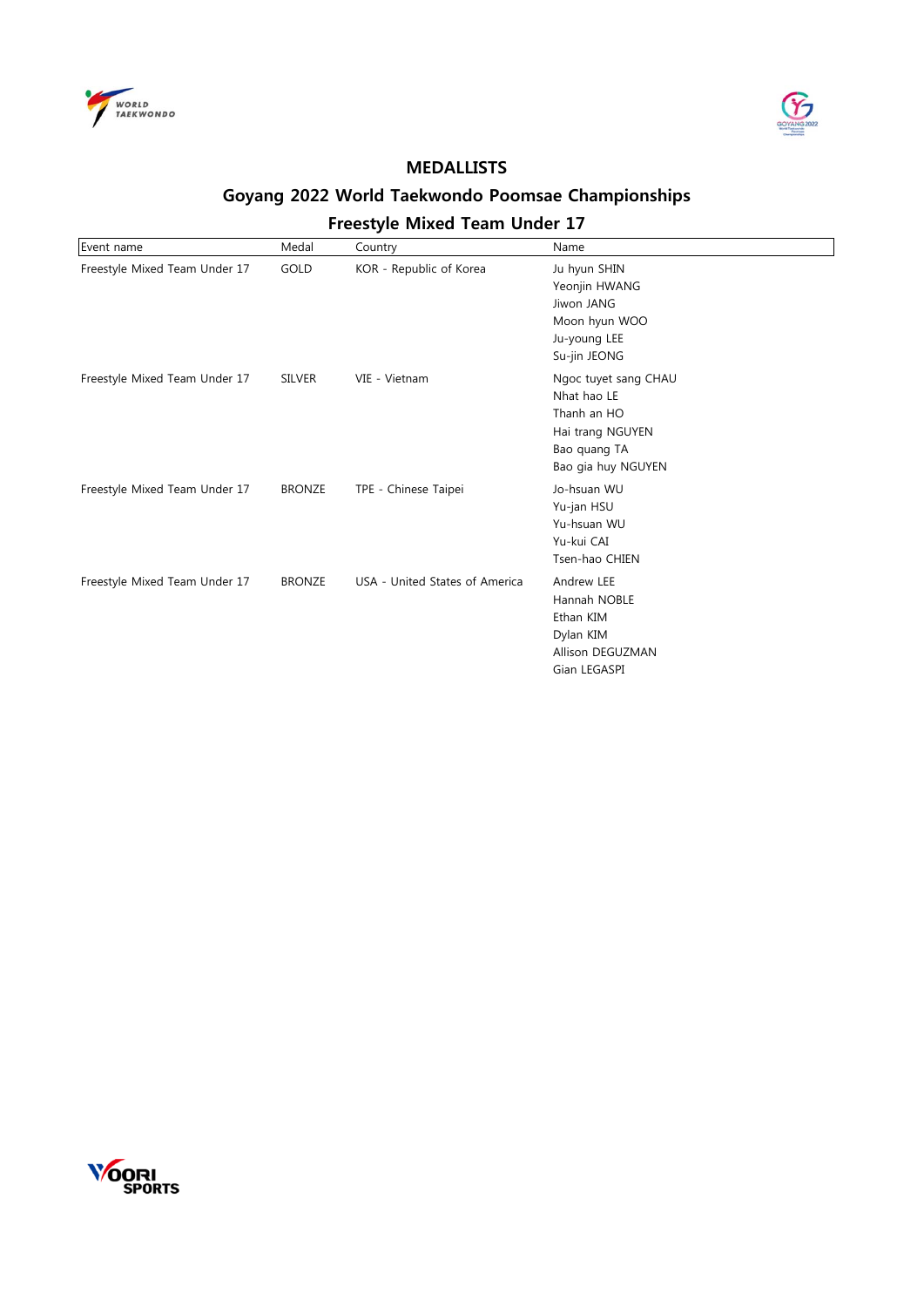



# **Goyang 2022 World Taekwondo Poomsae Championships Recognized Ind F Under 30**

| Event name                | Medal         | Country                        | <b>Name</b>             |
|---------------------------|---------------|--------------------------------|-------------------------|
| Recognized Ind F Under 30 | GOLD          | DEN - Denmark                  | Eva SANDERSEN           |
| Recognized Ind F Under 30 | <b>SILVER</b> | IRI - Iran                     | Marjan SALAHSHOURI      |
| Recognized Ind F Under 30 | <b>BRONZE</b> | TPE - Chinese Taipei           | Pin-chieh HUANG         |
| Recognized Ind F Under 30 | <b>BRONZE</b> | USA - United States of America | Kaitlyn marie RECLUSADO |

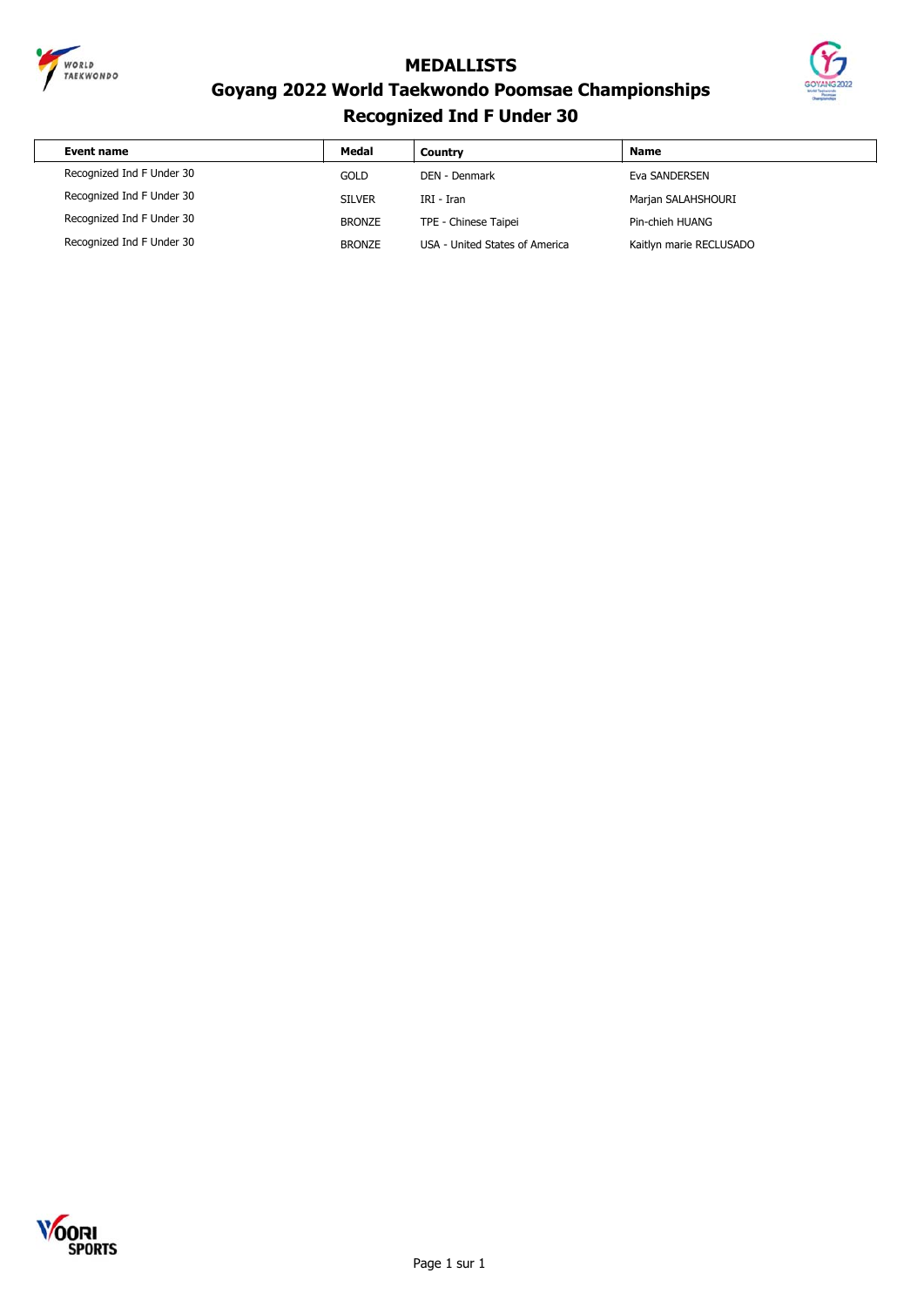



#### **Goyang 2022 World Taekwondo Poomsae Championships Recognized Ind F Under 60**

| Event name                | Medal         | Country                        | <b>Name</b>         |
|---------------------------|---------------|--------------------------------|---------------------|
| Recognized Ind F Under 60 | <b>GOLD</b>   | PER - Peru                     | Rommy HUBNER THORNE |
| Recognized Ind F Under 60 | <b>SILVER</b> | USA - United States of America | Cindy sin sook UM   |
| Recognized Ind F Under 60 | <b>BRONZE</b> | ESP - Spain                    | Soo mi JO LEE       |
| Recognized Ind F Under 60 | <b>BRONZE</b> | FIN - Finland                  | Niina VIRTALA       |

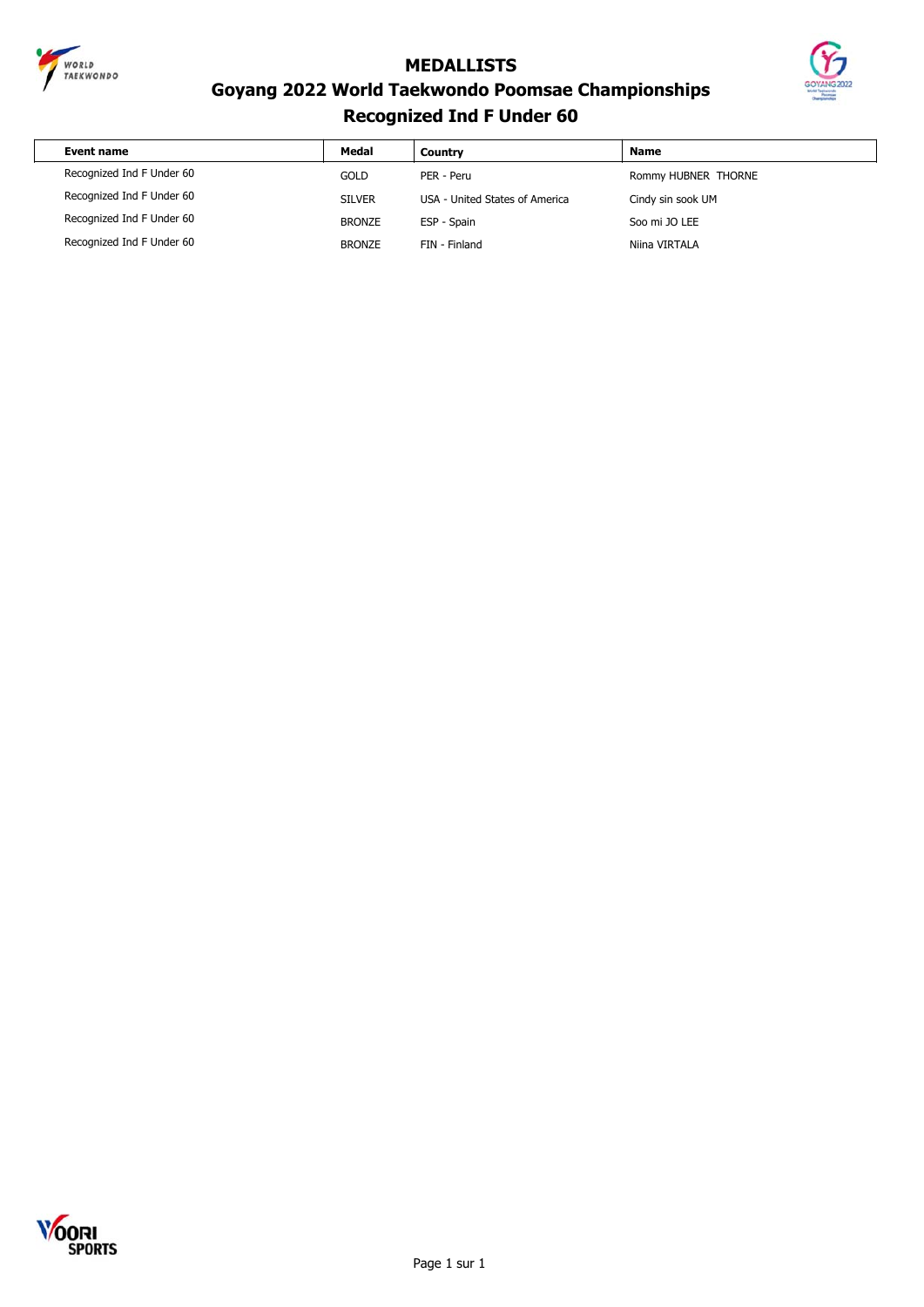



# **Goyang 2022 World Taekwondo Poomsae Championships Recognized Ind M Under 50**

| Event name                | Medal         | Country                        | <b>Name</b>            |
|---------------------------|---------------|--------------------------------|------------------------|
| Recognized Ind M Under 50 | <b>GOLD</b>   | PHI - Philippines              | Ernesto GUZMAN         |
| Recognized Ind M Under 50 | <b>SILVER</b> | KOR - Republic of Korea        | Hak dong KIM           |
| Recognized Ind M Under 50 | <b>BRONZE</b> | ESP - Spain                    | Patricio MARTINEZ CANO |
| Recognized Ind M Under 50 | <b>BRONZE</b> | USA - United States of America | Pok sun YANG           |

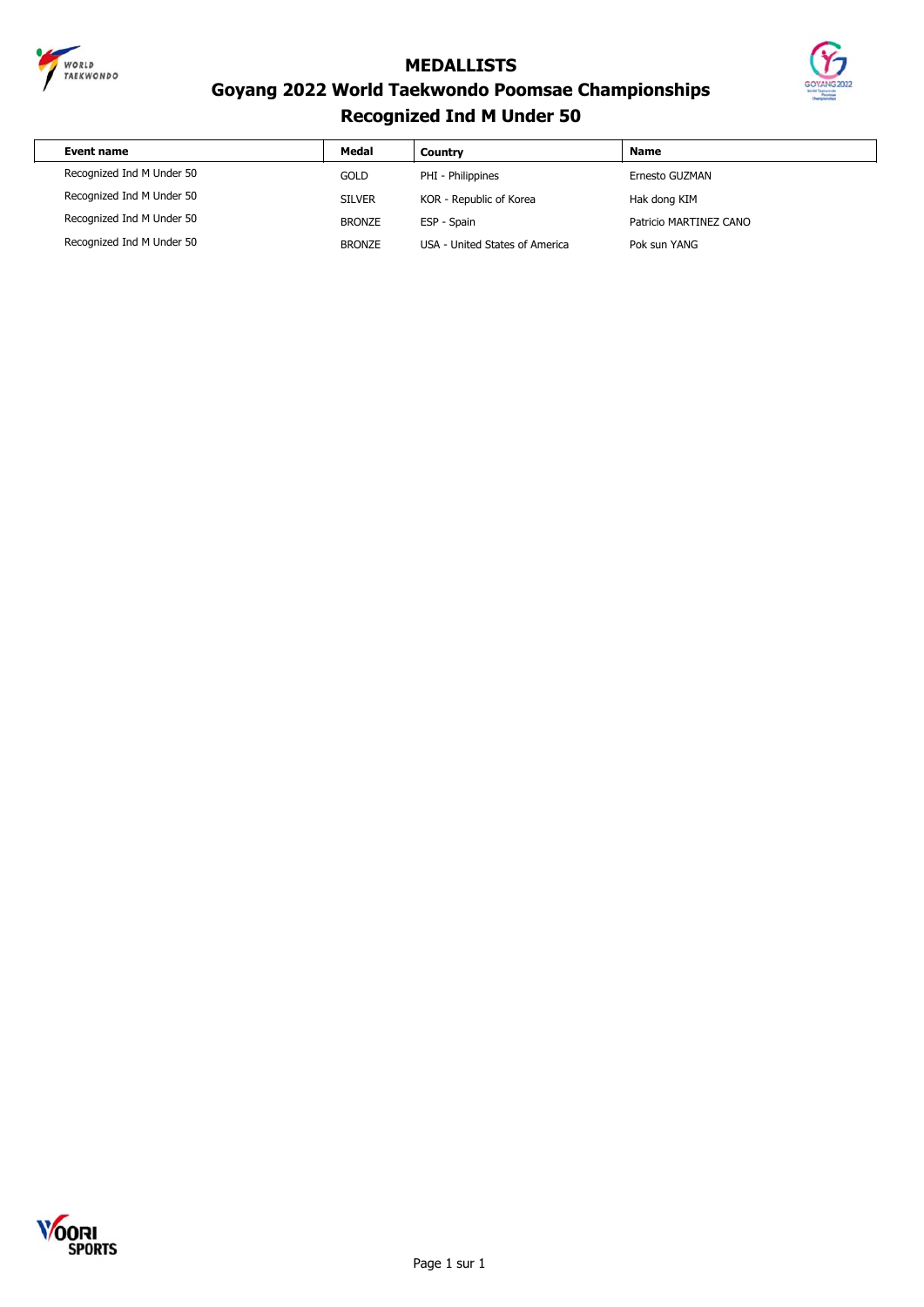



# **Goyang 2022 World Taekwondo Poomsae Championships Recognized Ind M Under 60**

| Event name                | Medal         | Country                        | <b>Name</b>       |
|---------------------------|---------------|--------------------------------|-------------------|
| Recognized Ind M Under 60 | <b>GOLD</b>   | KOR - Republic of Korea        | Cheol-hee LEE     |
| Recognized Ind M Under 60 | <b>SILVER</b> | DEN - Denmark                  | Ky-tu DANG        |
| Recognized Ind M Under 60 | <b>BRONZE</b> | MEX - Mexico                   | Juan enrique LUNA |
| Recognized Ind M Under 60 | <b>BRONZE</b> | USA - United States of America | Taewon JUNG       |

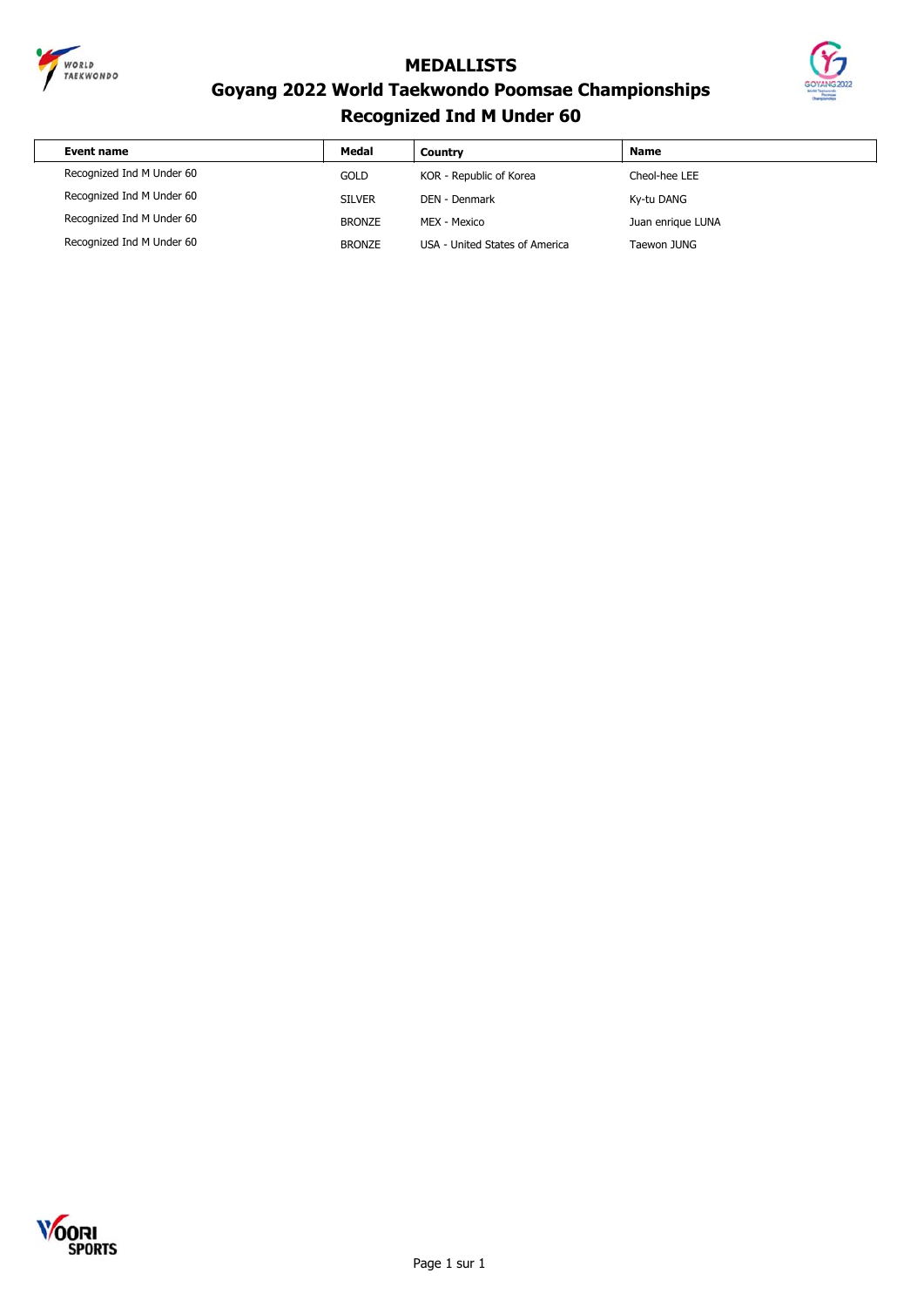



# **Goyang 2022 World Taekwondo Poomsae Championships Recognized Ind M Under 65**

| Event name                | Medal         | Country                 | <b>Name</b>         |
|---------------------------|---------------|-------------------------|---------------------|
| Recognized Ind M Under 65 | GOLD          | IRI - Iran              | Nader KHODAMORADI   |
| Recognized Ind M Under 65 | <b>SILVER</b> | KOR - Republic of Korea | Dong kyun SEO       |
| Recognized Ind M Under 65 | <b>BRONZE</b> | DEN - Denmark           | Jorn ANDERSEN       |
| Recognized Ind M Under 65 | <b>BRONZE</b> | GER - Germany           | Manfred STADTMULLER |